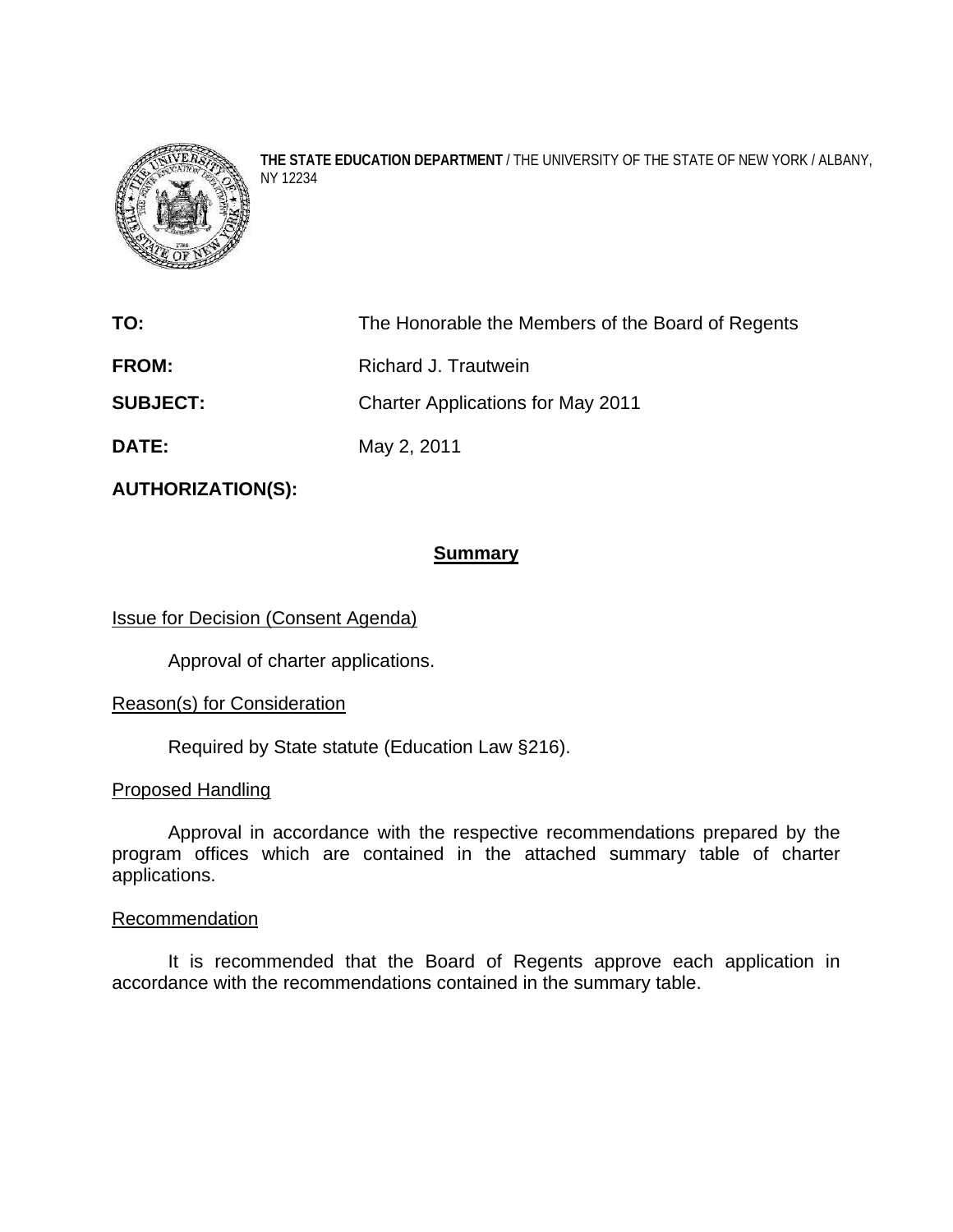# **Summary Table**

| <b>Name of Institution</b>                                            | Program<br>Area | <b>County of</b><br><b>Location</b> | <b>Description of Charter Action(s)</b>                                                                                                                                                                                                                                                                                                                       |
|-----------------------------------------------------------------------|-----------------|-------------------------------------|---------------------------------------------------------------------------------------------------------------------------------------------------------------------------------------------------------------------------------------------------------------------------------------------------------------------------------------------------------------|
| <b>Alice Curtis</b><br>Desmond and<br><b>Hamilton Fish</b><br>Library | <b>CE</b>       | Putnam                              | Amend charter to:<br>designate the library's service<br>area to be the Town of<br>Philipstown excluding the<br>Villages of Cold Spring and<br>Nelsonville:<br>restate IRS language.                                                                                                                                                                           |
| Dolgeville Manheim<br><b>Public Library</b>                           | <b>CE</b>       | <b>Herkimer</b>                     | Amend charter to:<br>designate the library's service<br>area to be coterminous with the<br>Town of Manheim and the<br>Village of Dolgeville, including<br>that portion of the Village of<br>Dolgeville that lies within the<br>Town of Salisbury;<br>specify the number of trustees<br>to be not less than five nor<br>more than 15;<br>restate IRS language. |
| <b>Dutchess County</b><br><b>Firefighting Museum</b>                  | <b>CE</b>       | <b>Dutchess</b>                     | Grant provisional charter for five<br>years.                                                                                                                                                                                                                                                                                                                  |
| Foundation of<br>Jewish Moroccan<br>Legacy                            | <b>CE</b>       | <b>New York</b>                     | Grant provisional charter for five<br>years.                                                                                                                                                                                                                                                                                                                  |
| Friends of<br>Mountainside                                            | CE              | Washington                          | Amend charter to:<br>designate Commissioner as<br>agent for service;<br>add IRS tax language.                                                                                                                                                                                                                                                                 |
| James Prendergast<br><b>Library Association</b>                       | <b>CE</b>       | Chautauqua                          | Grant absolute charter in the first<br>instance.                                                                                                                                                                                                                                                                                                              |
| The Leslie-Lohman<br>Museum of Gay and<br>Lesbian Art                 | <b>CE</b>       | New York                            | Grant provisional charter for five<br>years.                                                                                                                                                                                                                                                                                                                  |
| Mohawk Valley<br><b>Historical</b><br>Transportation<br>Society       | <b>CE</b>       | Oneida                              | Grant provisional charter for five<br>years.                                                                                                                                                                                                                                                                                                                  |
| Niagara Science<br><b>Museum</b>                                      | <b>CE</b>       | Niagara                             | Grant provisional charter for five<br>years.                                                                                                                                                                                                                                                                                                                  |
| <b>Ogden Historical</b><br>Society                                    | <b>CE</b>       | Monroe                              | Grant absolute charter.                                                                                                                                                                                                                                                                                                                                       |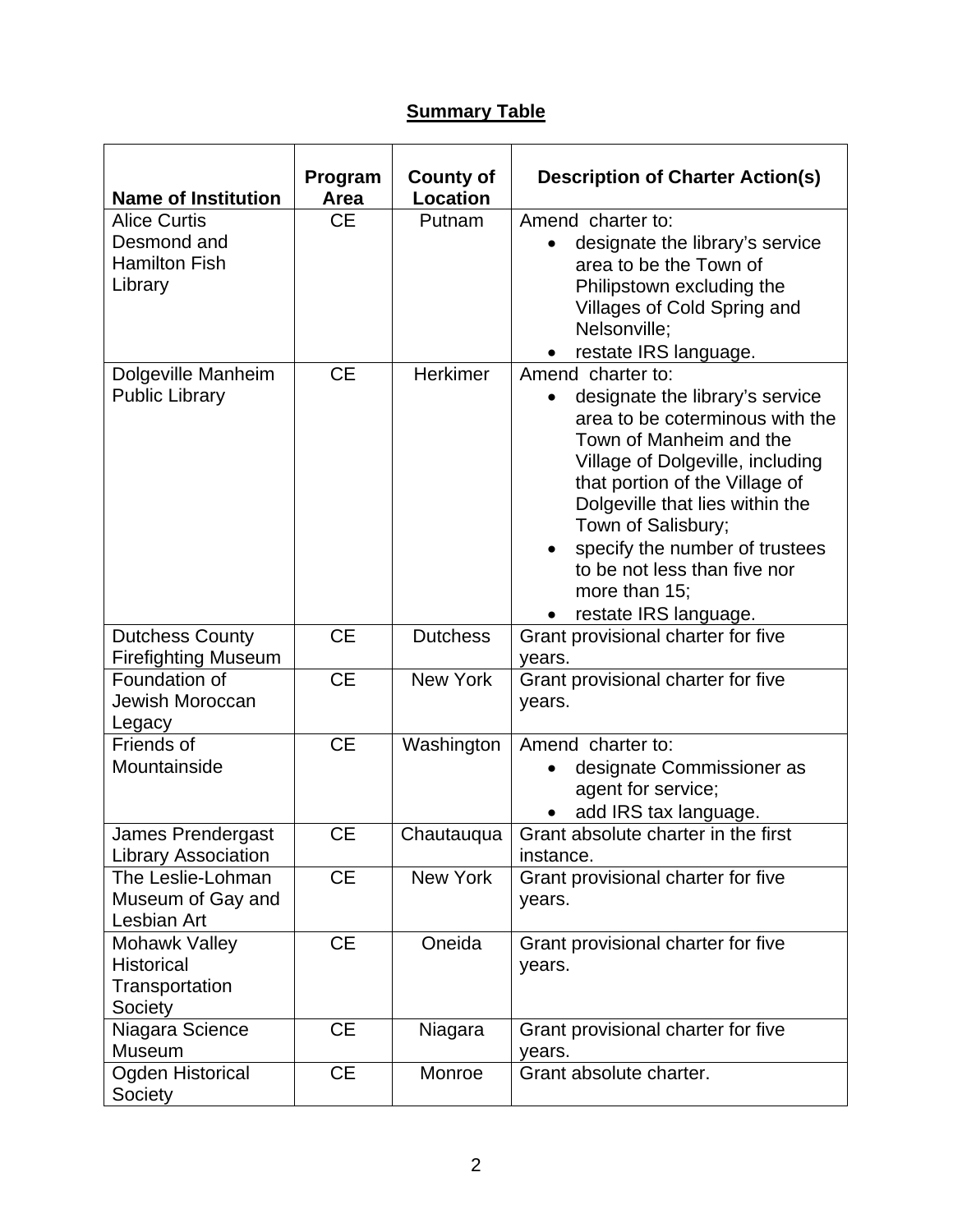| <b>Oriskany Public</b><br>Library<br>The Public                    | <b>CE</b><br><b>CE</b> | Oneida<br>Onondaga | Amend charter to:<br>designate the library's service<br>area to be coterminous with the<br>Village of Oriskany;<br>specify the number of trustees<br>to be not less than five nor<br>more than 15;<br>designate Commissioner as<br>agent for service;<br>add IRS tax language.<br>Consent to filing of certificate of |
|--------------------------------------------------------------------|------------------------|--------------------|-----------------------------------------------------------------------------------------------------------------------------------------------------------------------------------------------------------------------------------------------------------------------------------------------------------------------|
| <b>Broadcasting</b><br><b>Council of Central</b><br>New York, Inc. |                        |                    | assumed name "Axxess Television<br>Production".                                                                                                                                                                                                                                                                       |
| <b>Red Jacket</b><br><b>Community Library</b>                      | <b>CE</b>              | Ontario            | Grant absolute charter.                                                                                                                                                                                                                                                                                               |
| <b>Stony Point</b><br><b>Historical Society</b>                    | <b>CE</b>              | Rockland           | Grant provisional charter for five<br>years.                                                                                                                                                                                                                                                                          |
| <b>WNET.ORG</b>                                                    | <b>CE</b>              | <b>New York</b>    | Consent to filing of certificate of<br>assumed name "WNET".                                                                                                                                                                                                                                                           |
| Dominican Academy<br>of the City of New<br>York                    | $P-12$                 | <b>New York</b>    | Amend charter to:<br>restate members of<br>corporation;<br>restate IRS dissolution<br>language.                                                                                                                                                                                                                       |
| <b>First Nursery School</b><br>of Utica                            | $P-12$                 | Oneida             | Amend charter to add authority to<br>operate a day care for children ages<br>three to five and extend charter for<br>three years.                                                                                                                                                                                     |
| <b>Grace Playschool</b>                                            | $P-12$                 | Nassau             | Amend charter to add authority to<br>operate a day care for children under<br>the age of six years who will be in<br>attendance for more than three hours<br>a day.                                                                                                                                                   |
| <b>Hebrew Educational</b><br>Society of Brooklyn                   | $P-12$                 | Kings              | Amend charter to restate corporate<br>purposes.                                                                                                                                                                                                                                                                       |
| <b>Holy Angels</b><br>Academy                                      | $P-12$                 | Erie               | Amend charter to:<br>provide for members and<br>reserved rights of members;<br>add authority to operate grades<br>six, seven and eight.                                                                                                                                                                               |
| International<br>Preschools                                        | $P-12$                 | New York           | Extend charter for three years.                                                                                                                                                                                                                                                                                       |
| The Manhattan<br><b>Childrens Center</b>                           | $P-12$                 | Queens             | Amend charter to add authority to<br>operate grades nine through 12 for<br>children diagnosed with autism<br>spectrum disorder.                                                                                                                                                                                       |